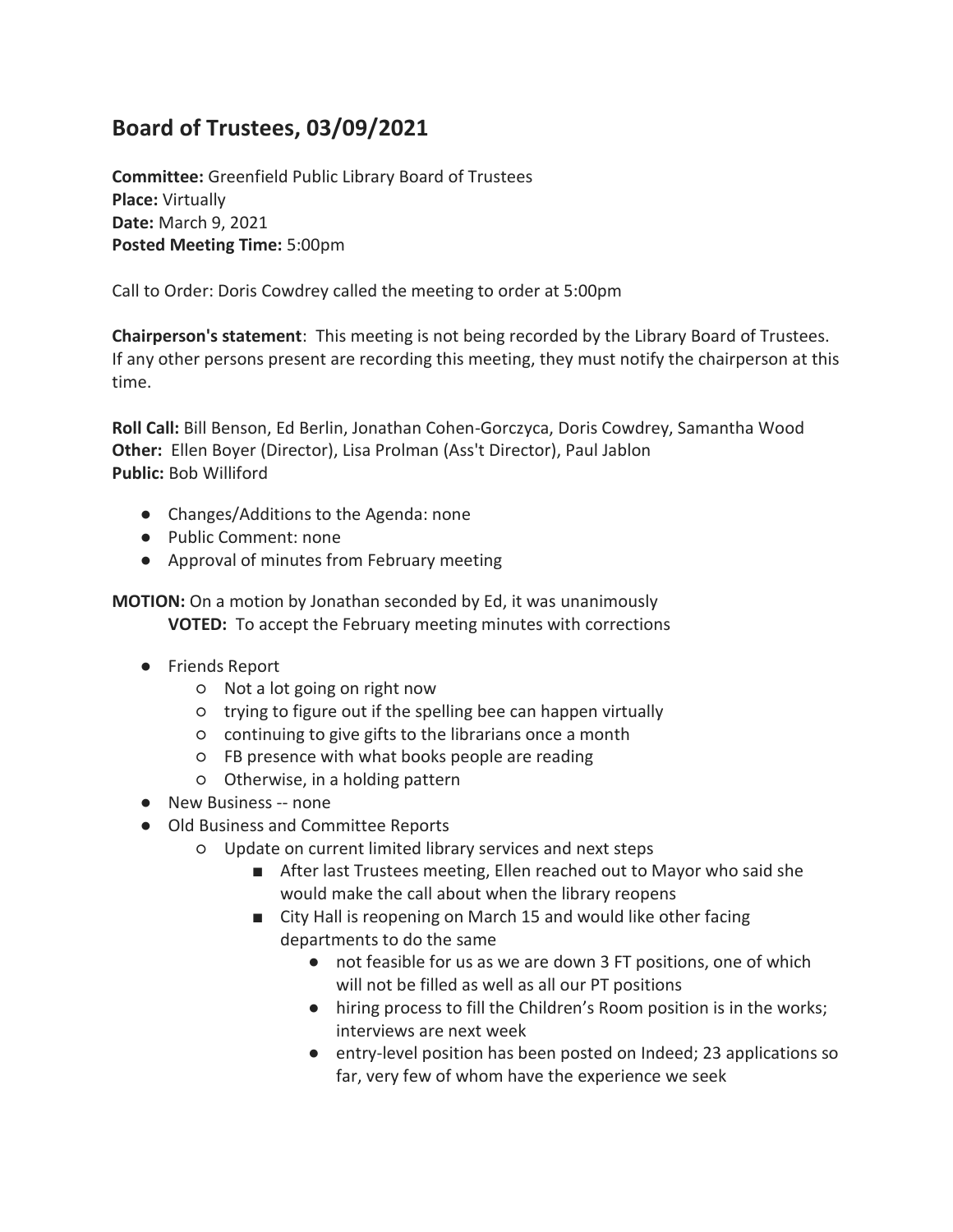- Staff is volunteering at the city COVID clinics; 4 hour shifts; if staff volunteers for 3 shifts, they will get their shots; Staff should be vaccinated by the end of April so mid-May for safety; not all staff are working the clinic -- it is volunteer -- nor are they being pressured to get the vaccine
- Looking at a phased opening: the first week in May for 2 day opening (along with doorside pickup), 3 days in June (adding Saturday hours), 6 days in July (phasing out doorside pickup), and regular 51 hour schedule in September, but this must be run by the Mayor; we will put together a plan and share it with her
- We are still providing services and programs, just in a different format
- CWMARS directors have started a conversation about quarantining materials
	- we currently are quarantining for 1 week; this holds all materials, especially new materials for a long time
	- research now indicates that transmission via objects is not the issue; masks are still recommended
	- conversation with staff was to stop quarantining altogether
	- FRCOG is recommending a 24 hour quarantine, which would put materials back into circulation more quickly, this will be our recommendation
- Building Committee
	- We got the 75% estimates; they were a little high, about \$190,000 over for a \$19.5million dollar project. We need to see how the bids come in
	- Bids will be received by the end of March, awarded by April; we will then get our building permit and be ready to break ground by July 1
	- Formal groundbreaking will happen July 1; may be a good time to put signage up
	- There will be a base bid and alternates -- 3 sets -- which gives us more flexibility. The upshot is we may have to cut back on our landscaping.
		- one area to cut back is on the benches on the back patio
		- there is a discussion going on with the artisan's committee about redesigning the benches; funding is still an issue; possibly see if we can get it funded outside of the building process
		- discussion on whether or not it would be possible to find someone to sponsor them; committee would like assurances of funding before finding someone to make them
		- question if it is possible for the Friends or Trustees to donate towards this; will need to have a discussion with the Foundation to make that determination; question about naming rights for the benches